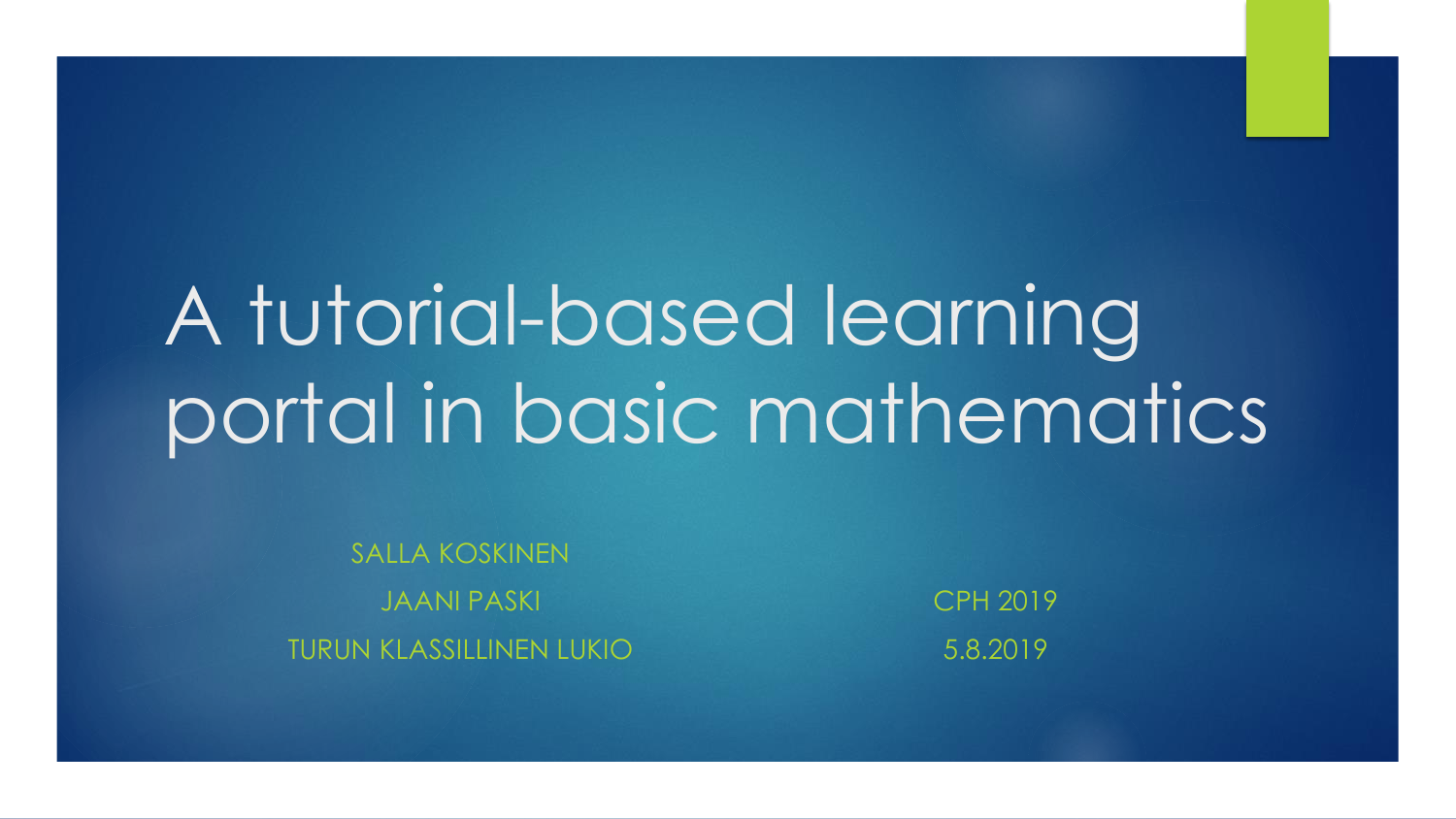#### **Overview**

- **The project is funded by the Finnish National Agency for Education**
- **Dur goals:** 
	- $\blacktriangleright$  To overcome learning difficulties in the basic syllabus of mathematics
	- $\blacktriangleright$  To increase interest in learning mathematics
- What you will hear today:
	- **Short introduction to the learning tool**
	- **Learning analytics: the data and how it can be used**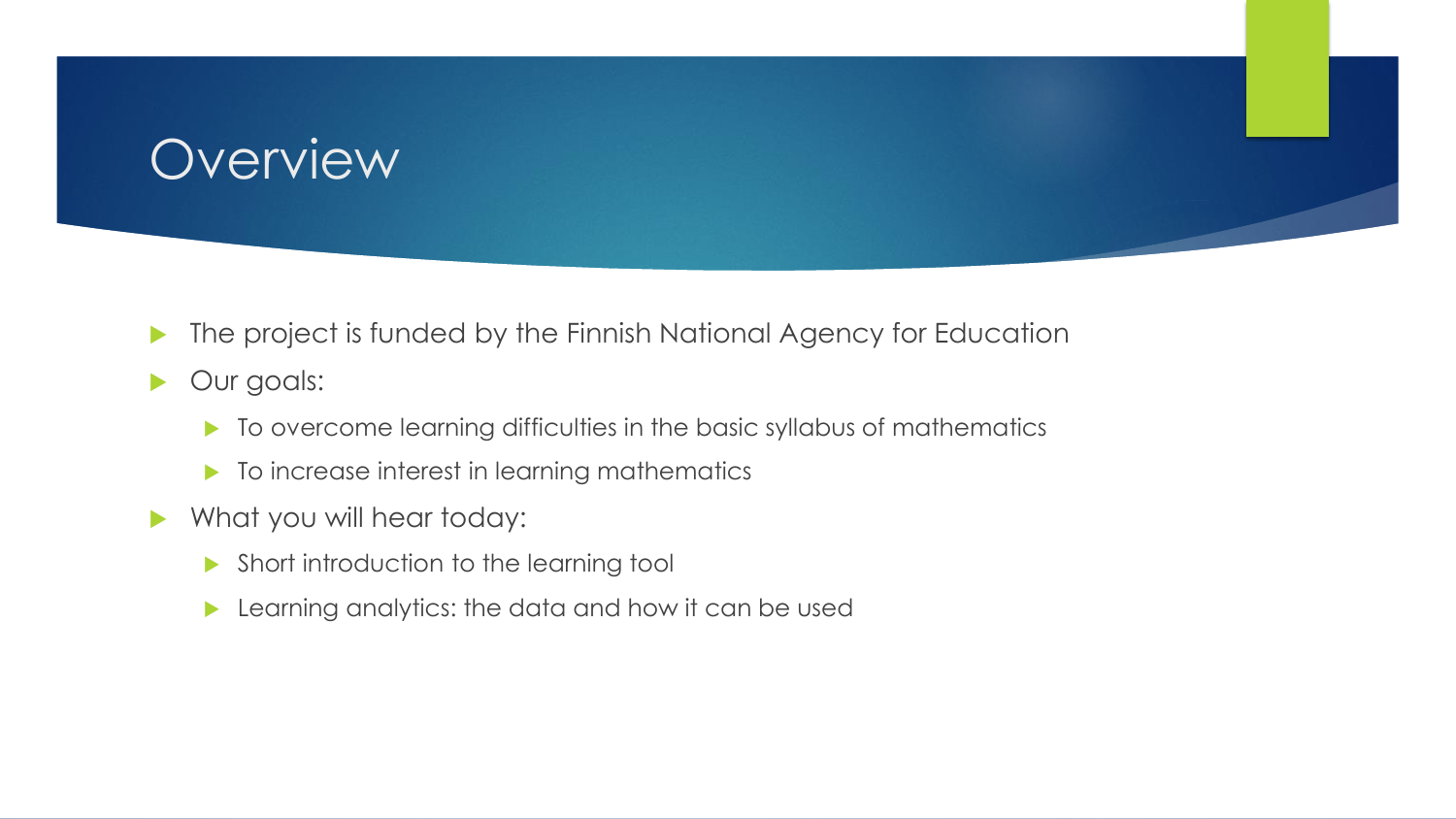# ViLLE

- ViLLE is a collaborative and tutorial-based learning tool developed at the Centre for Learning Analytics at the University of Turku
- **Material is developed collaboratively for all levels of education and for multiple subjects** 
	- Researchers, future teachers and schools are all involved in development of this tool
- ▶ We have created courses for six basic mathematics courses in upper secondary education
- **The courses form a basis for learning further skills and strengthen those already learned**
- We use ViLLE in various ways to support learning:
	- Rounds of excercises
	- $\blacktriangleright$  Tutorials
	- Peer review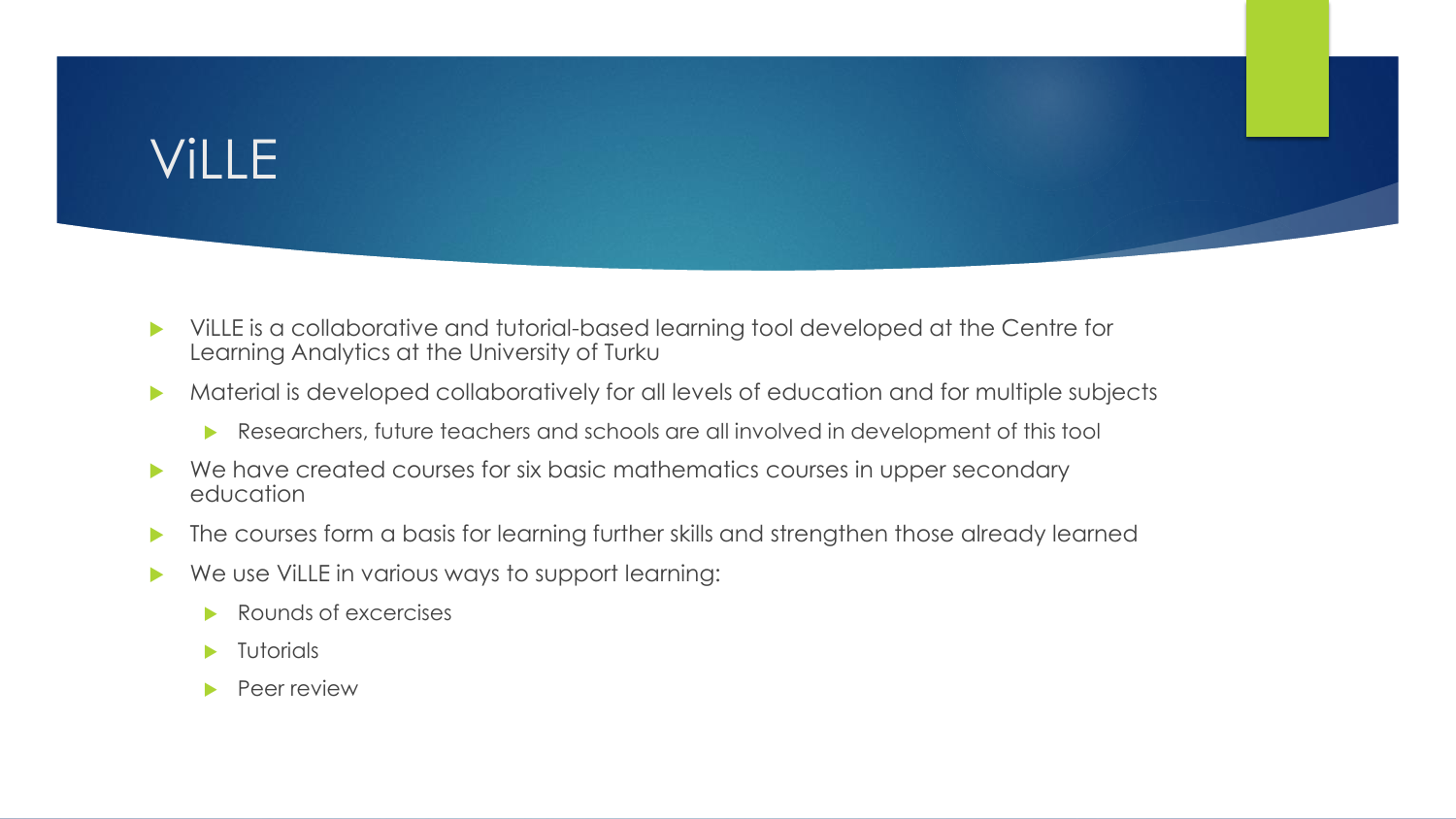#### The basics

- $\blacktriangleright$  The rounds strengthen basic mathematics skills
- $\blacktriangleright$  The tool provides immediate feedback based on the students' answers
- **In** The feedback guides the students through the excercises and gives explanations

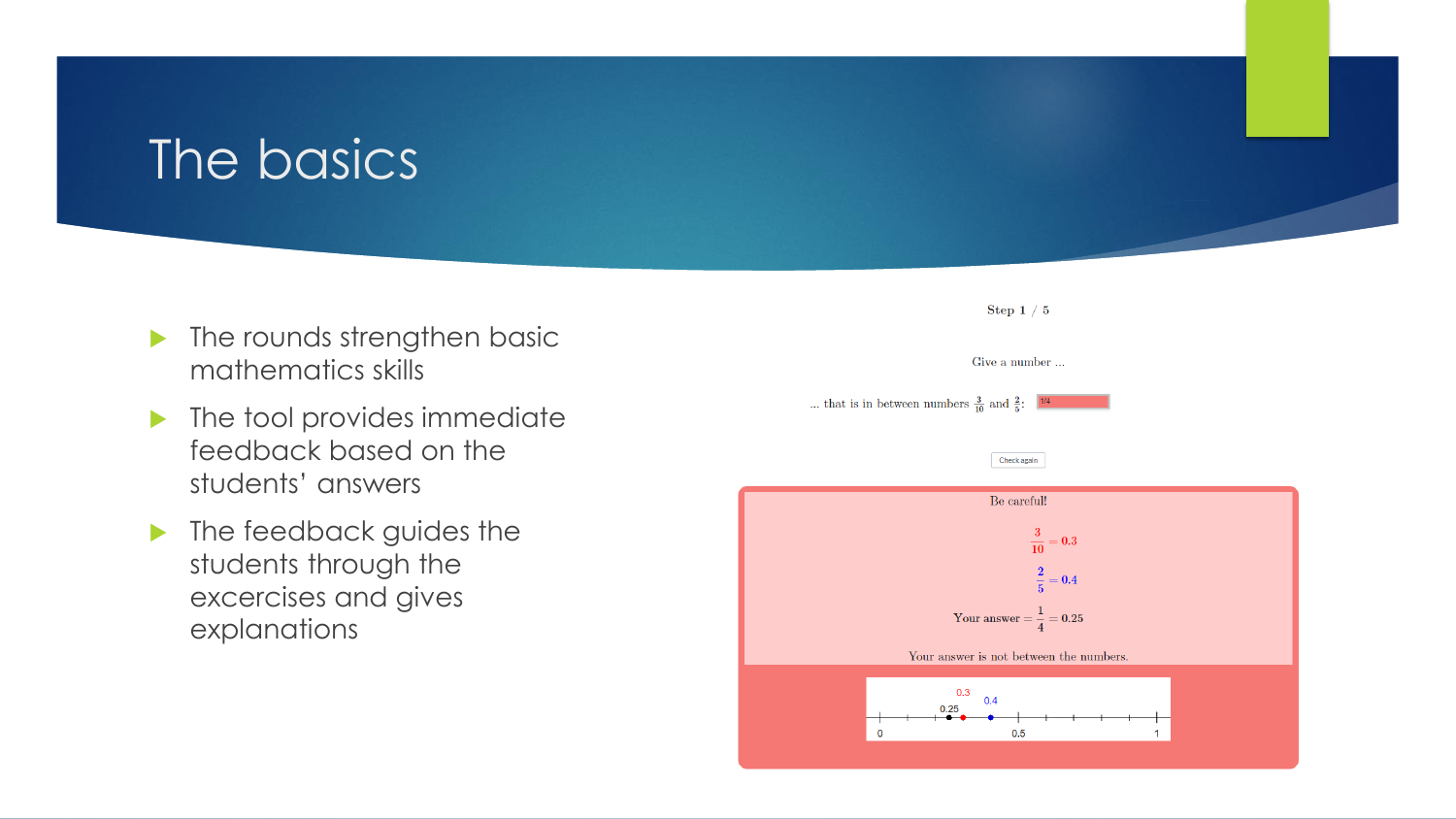# Immediate feedback and interactive material

- Students get immediate feedback based on their answers
- **The excercises guide students if they get stuck**
- $\blacktriangleright$  The excercises may also contain
	- Study material to help students revise
	- Interactive content to help with the excercise or to make it possible to investigate the subject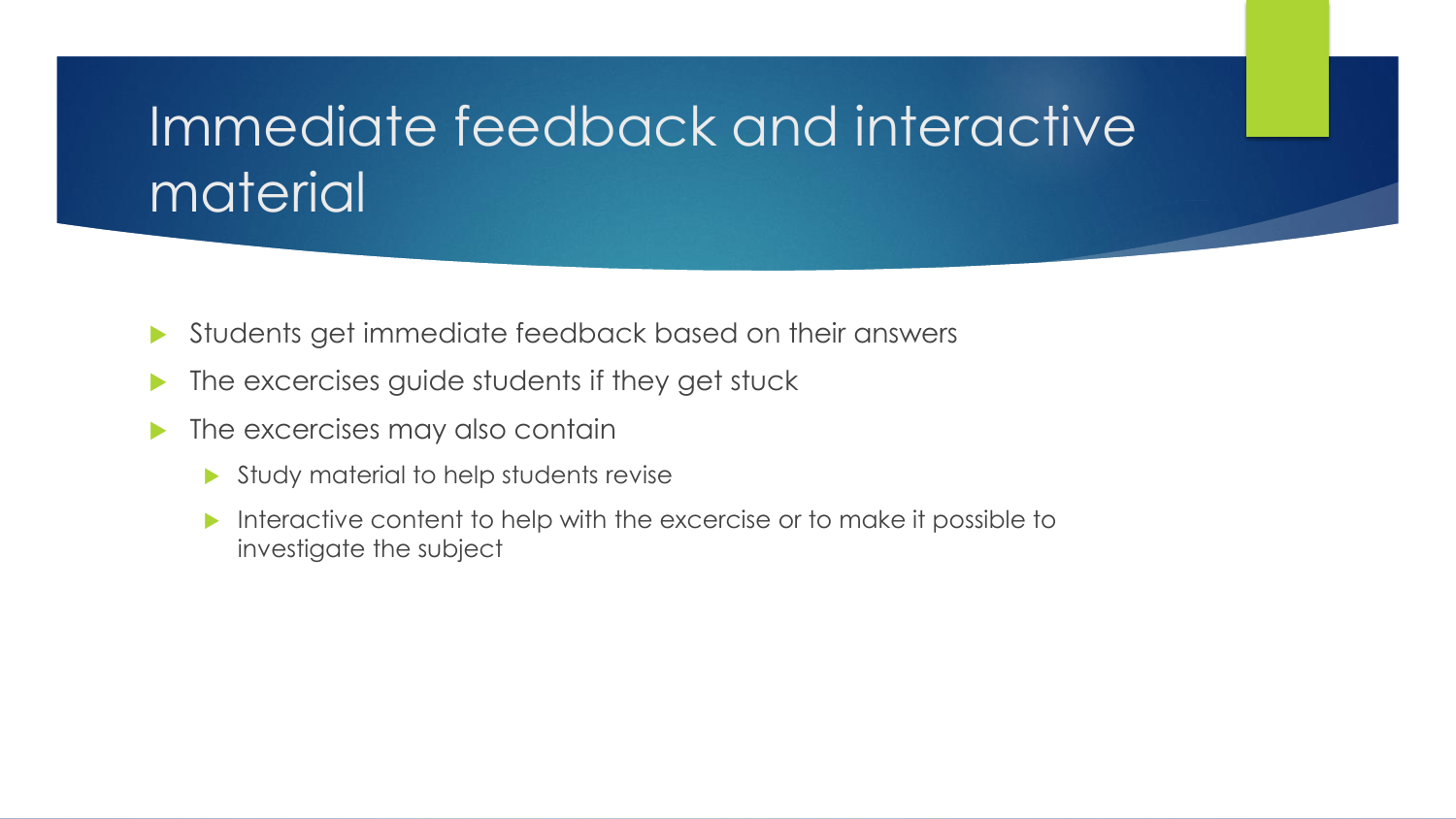# Learning analytics support the teacher

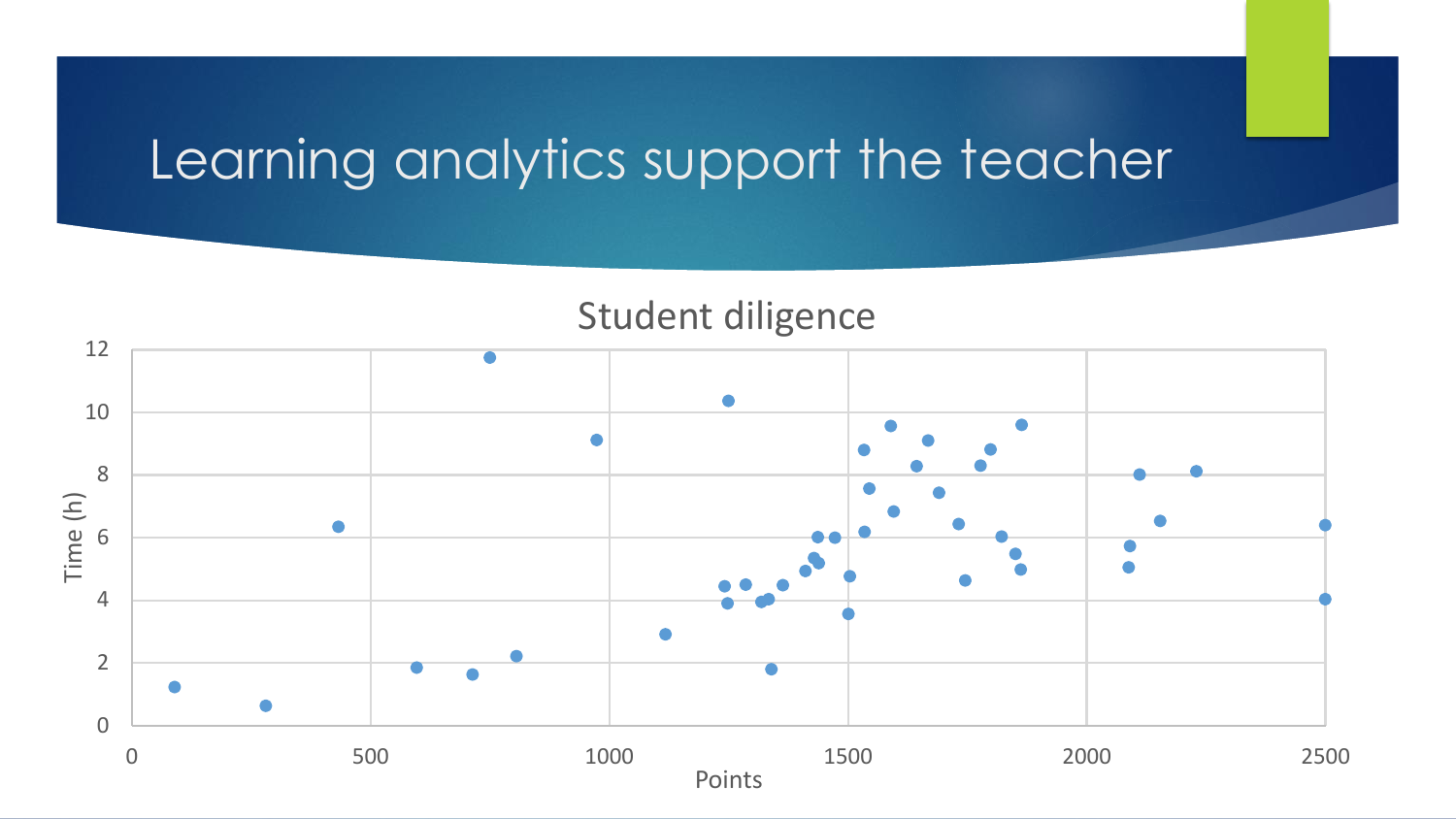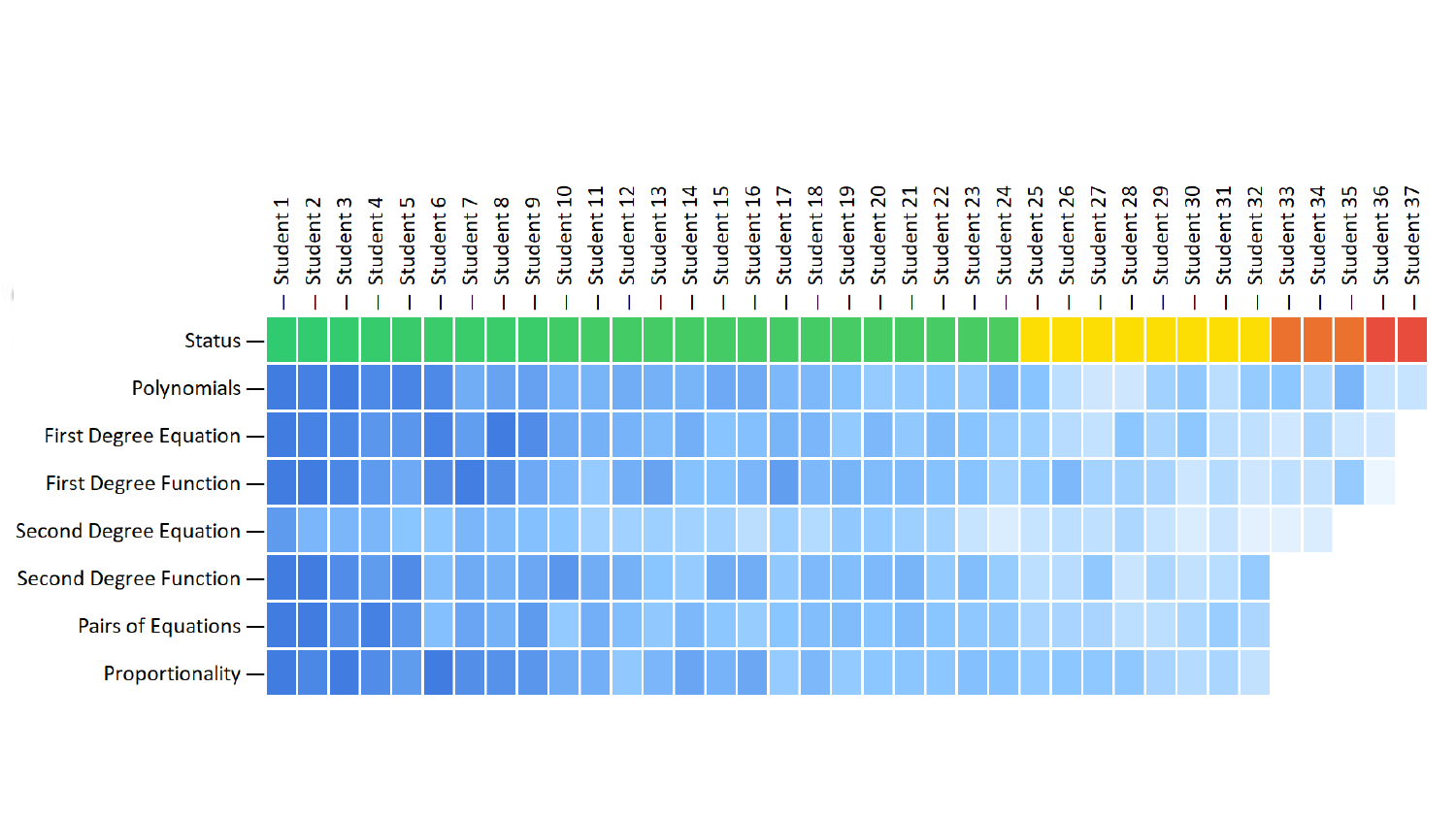#### **Statistics for Round: Second Degree Equation**

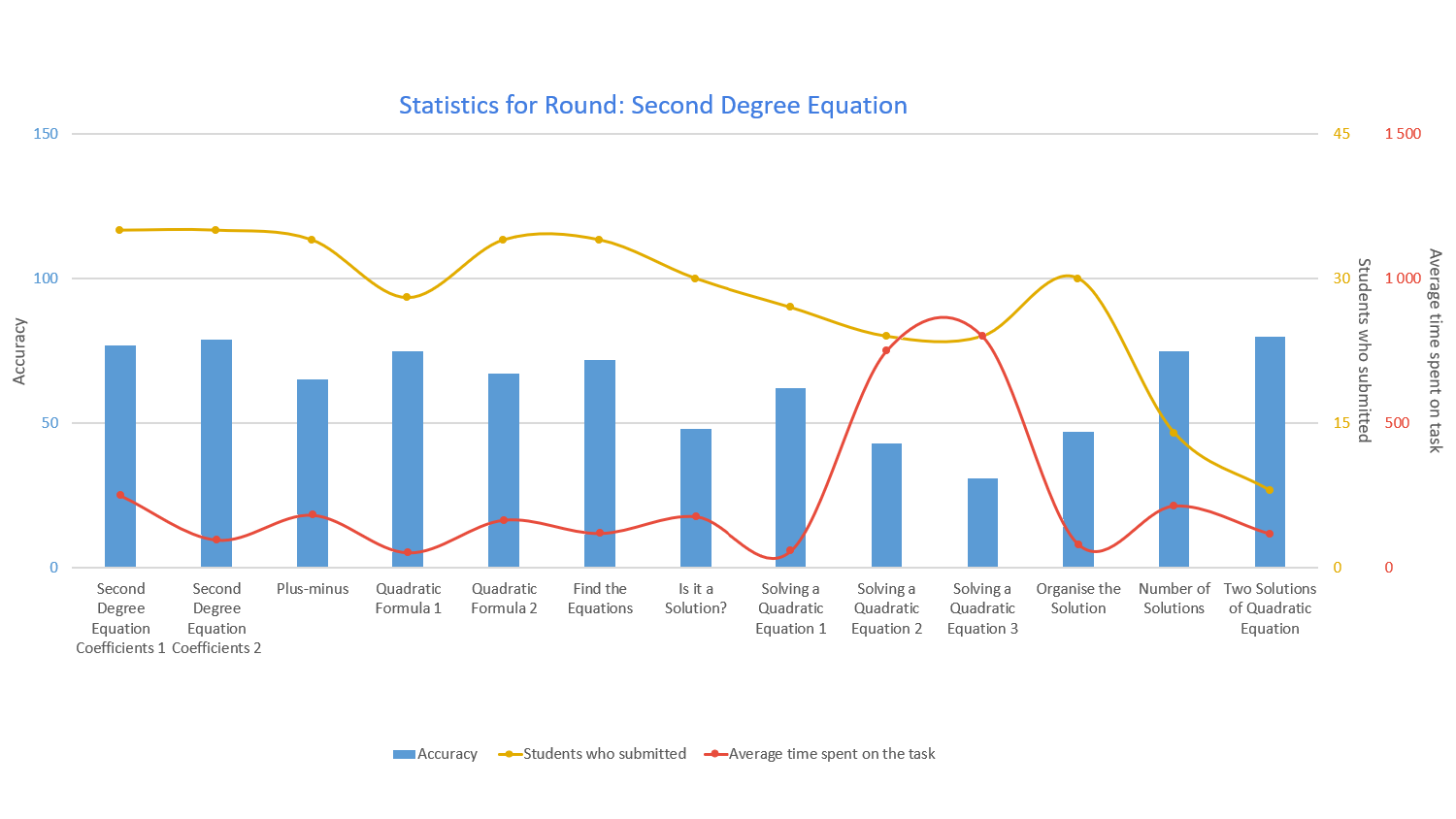#### Research

- A research was conducted during the first mathematics course in upper secondary education
- $\blacktriangleright$  The goal was to determine wheter the excercises had an impact on learning mathematics
- The general attitude towards mathematics decreased in both groups, but significantly less in the group that did the excercises (p=0,035)
- **Learning results were about 14 percent better than in the control group** (p=0,000)
- ▶ Confidence seemed to be better among the group that did the excercises (p=0,070)